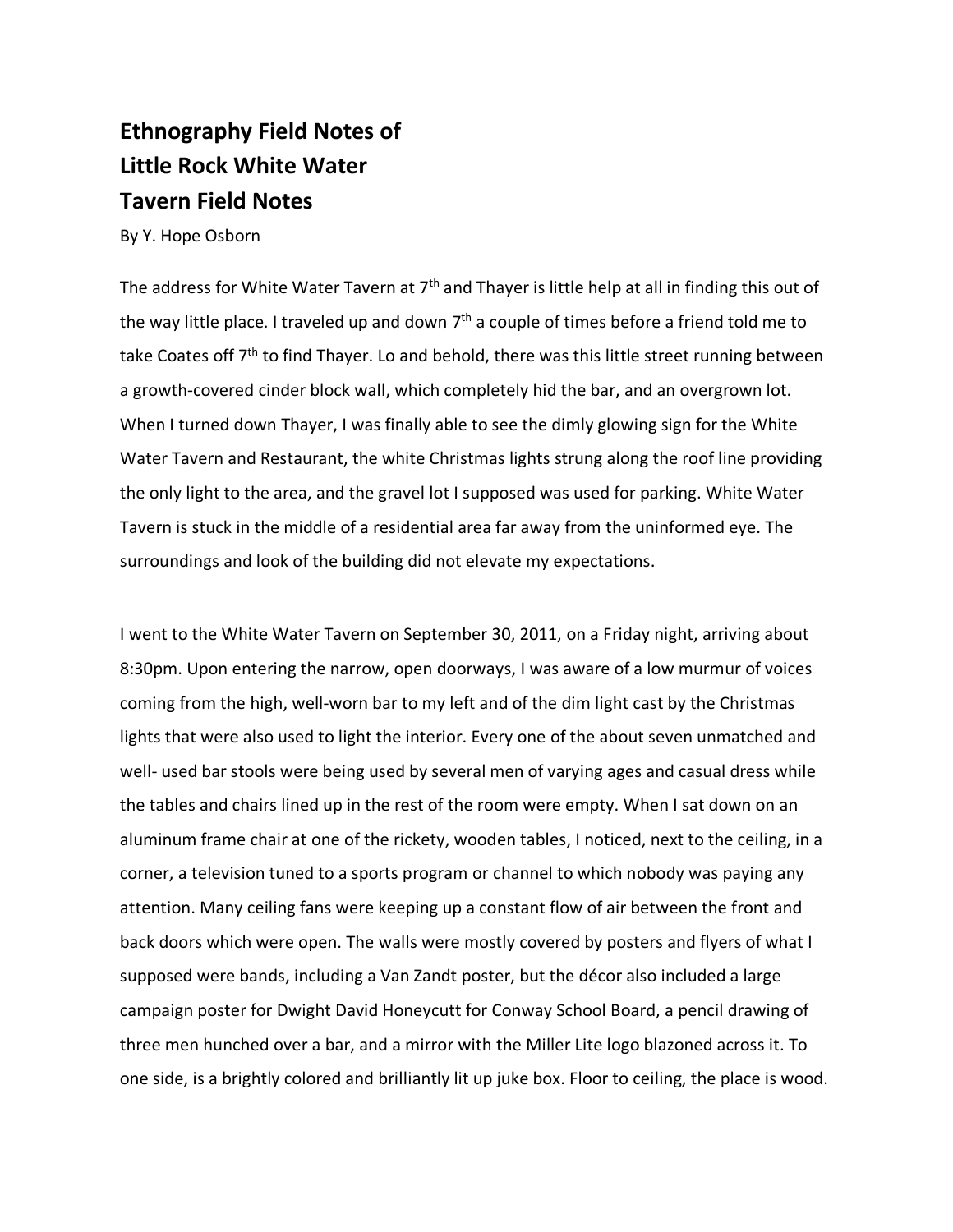The finish, if there ever was any, is gone from the many, perhaps, thousands of people who have passed through here in the White Water Tavern's history. A smell that is hard to identify lingers in the air – stale and musty, like old, dirty laundry. A mix of country and classic rock music is playing.

I ordered a Merlot from the young man in black pants and t-shirt tending the bar, and it surprised a young lady who had come in by then that they even had wine. The wine actually came in a wine glass and was dispensed from a dubious looking box sitting on the counter. I was surprised to get the wine in a wine glass, because I had seen everyone drinking from little opaque plastic cups. Later when I uncertainly ordered a Bay Breeze, having seen juices being poured at the bar, the bartender did not know what it was. I told him it was half vodka and half pineapple and cranberry juice. He didn't have pineapple juice, but he had orange juice, so he made me a Sea Breeze instead. As the night wore on, people's plastic cups would turn more and more to beer bottles and glasses.

By 9pm, I was wondering if there was going to be any kind of turn out for the opening act that was supposed to be at 9:30 or for the main act of Bonnie Montgomery and Montgomery Trucking at 10pm. It wasn't exactly hopping with people. By then, my friend, Josh, who had given me directions earlier, had arrived, and by 9:30pm a band had started setting up on the stage set up in the corner consisting of a little raised area in the floor with an Arkansas flag for a backdrop. A friend of Josh's happened to show up with his girlfriend, and I was able to get a more informed idea of the place.

Josh's friend frequented the place, though this was the first time he had taken his girlfriend. He had come just to get out and listen to some music. Normally, he came with a bunch of guys, and they would "get drunk and dance around." He liked the atmosphere and the music. He said the "drinks are cheap and the atmosphere is good." He informed me that some big time bands had started here. He also said that the place is usually packed, and it was not unusual to see people drinking from pitchers. He said if I wanted to see some interesting, if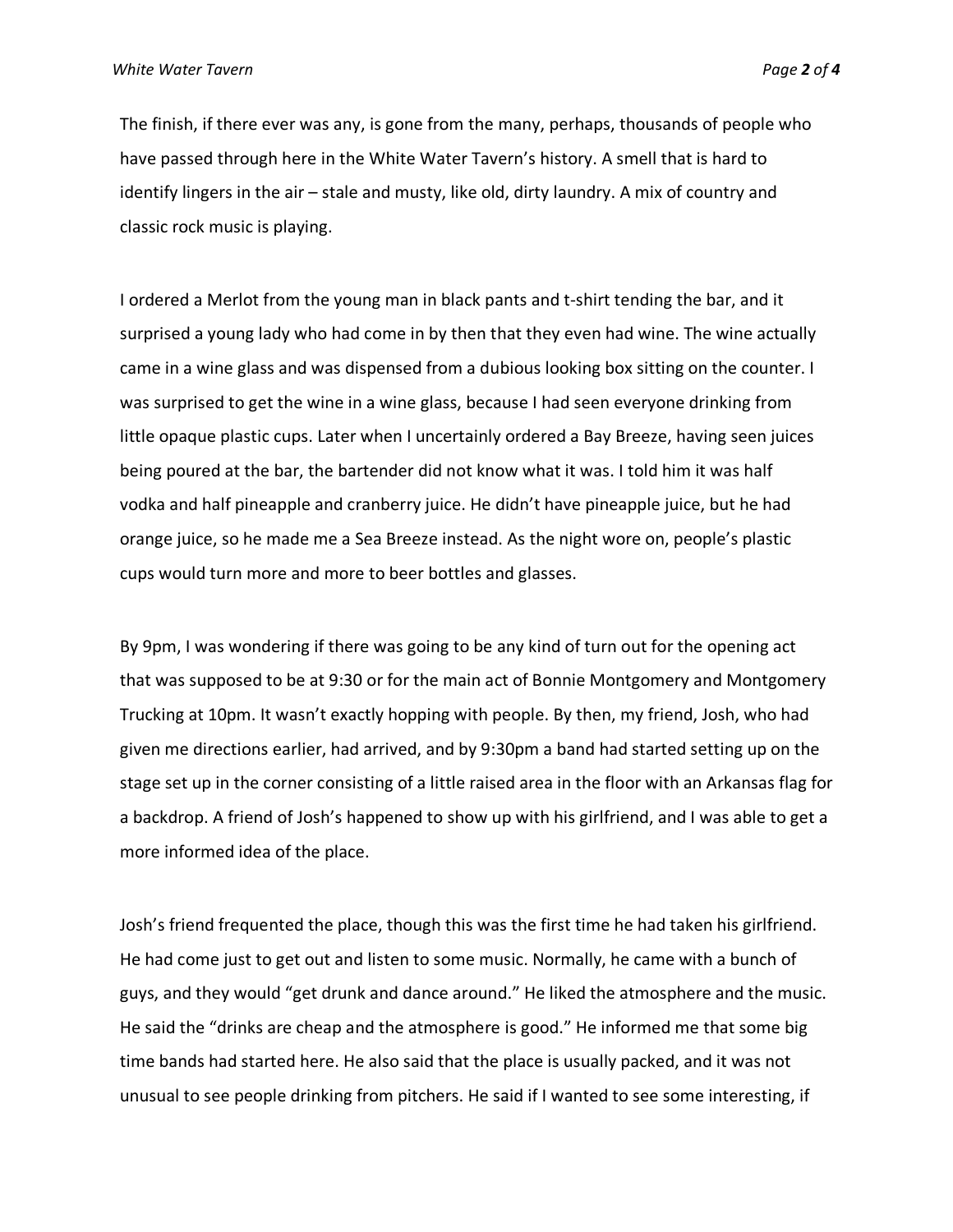crude, artwork I should check out the fence outside. According to him, as he demonstrated with his hand, the smoke in here used to be so thick you could "cut it with a butter knife."

As my friend, Josh, said, "Punctuality is not the band's strong suit." Bonnie and her band get started after 10:30pm, having well-fortified themselves with alcohol, and having made sure to have drinks on hand on the stage. Bonnie, wearing a plaid shirt tied at the waist over a short mutely colored dress, has an acoustic guitar. The gentleman at her right is wearing a vest over a shirt and jeans and is playing an electric guitar. A bass player completes the band.

Bonnie starts off with an enthusiastic "Hello, White Water Tavern!" "I wish I was in the land of cotton… old times there I've forgotten" choruses the first song. True to the "Dixie Land" theme, the song has the old folksy, country sound of old country and western music. Bonnie's voice is melodic and true, pleasing to my ear. The song, like most of the songs they play that night, has a quick pace. They are the sort of songs that make you want to get up and dance a country two- step. The songs, as country songs often do, speak of trouble with lovers. One, according to Bonnie, is a "song about an asshole." Despite the crass description and subject, I am drawn by Bonnie's poetic turn of phrasing – "standing there like a sailor lost at sea." Bonnie is inspired by things she has seen, such as crop-dusting over the stretch of interstate between Little Rock and Memphis, by people such as Dolly Parton from whose repertoire Bonnie borrows a song, and by places farther off, such as New York. Her song about New York is simple but effective in painting a picture… "went way up to New York, drank my wine and pulled out the cork…in winter they say that it snows, enough to make your nose cold…lots and lots of bars, all kinds of cars…bridges as high as the sky."

By the time, Bonnie is several songs into the set, the crowd in the bar has grown, explaining why, earlier, the bartenders moved out tables and chairs. People are sitting at the tables and bar, but most people are standing, holding beer bottles and listening to the band. Many women position themselves close to the stage and are dancing and swaying. The applause doesn't seem enthusiastic, but the bodily response belies the crowd's attraction to the band.